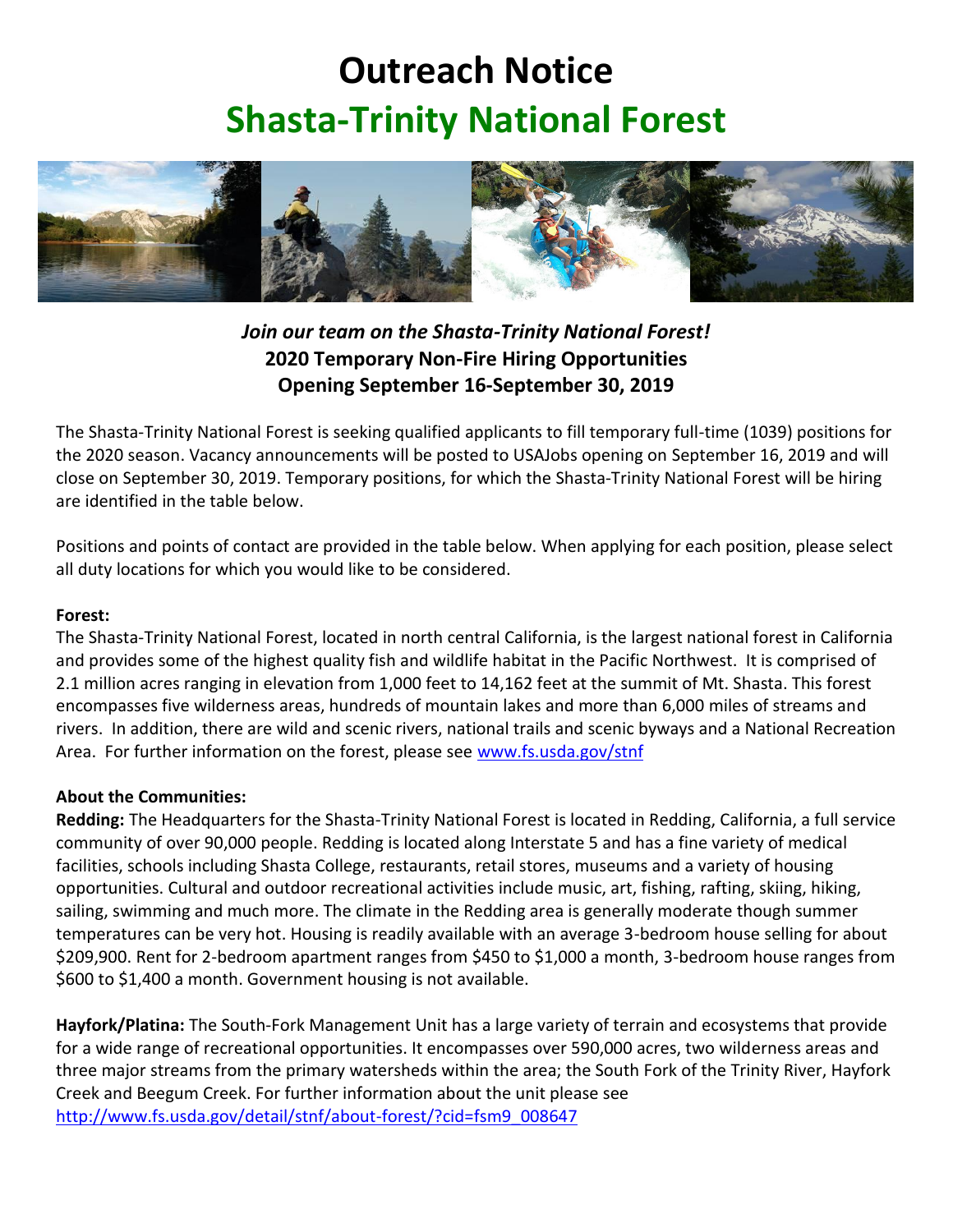This Management Unit has offices in the town of Hayfork and Platina which are about 33 miles apart. Hayfork, California is a small rural community with a population of approximately 2,500 people. It is located about 60 miles west of Redding at an elevation of 2,300 feet. Hayfork has churches, stores, a medical clinic, and schools up to and including high school. Housing costs are approximately \$200,000 for a 3 Bedroom/2 Bath house and rentals average \$700/month. Platina, California is a small community located approximately 40 miles west of Redding and Red Bluff at an elevation of 2,300 feet. The Hayfork and Platina areas offer a wide variety of outdoor recreational opportunities in a rural setting.

**Weaverville:** The Trinity River Management Unit lies within parts of Shasta and Trinity Counties. This unit is critical to tourism, recreation, and the economy of Trinity County. This is a land of breathtaking beauty and a place where everyone can enjoy the great outdoors. For more information on the unit, please see [http://www.fs.usda.gov/detail/stnf/about-forest/?cid=fsm9\\_008648](http://www.fs.usda.gov/detail/stnf/about-forest/?cid=fsm9_008648)

The historic town of Weaverville, the county seat, is nestled at the base of the magnificent Trinity Alps Wilderness. It is about 40 miles west of Redding, California, 80 miles south of the California/Oregon border and two hours from the Pacific Coast. It is a full service community of approximately 3,500 people and features a hospital, high school, charter and private schools, satellite, junior college campus, restaurants, movie theater, grocery and churches. Public transportation is available with a county bus service. The closest commercial airport is in Redding. There is a weekly newspaper in Weaverville and a daily newspaper in Redding.

There are four distinct seasons. Summers are dry with temperatures between 80 and 100 degrees F. Most precipitation falls between mid-October and May, some in the form of snow. Average precipitation is 36 inches for the Weaverville area. The average temperature in January is 32 degrees and 95 degrees in August.

The average 3-bedroom/2bath house sells for \$200,000 and up in the Weaverville area. Monthly rental for a 3 bedroom house is about \$800. Housing and rental costs are somewhat lower in surrounding communities.

For further information on the community, please see [http://www.weavervilleinfo.com](http://www.weavervilleinfo.com/)

**Mountain Gate/Shasta Lake:** The Shasta Lake Ranger Station is along Interstate 5 about 10 miles north of Redding in northern California. The ranger station manages the Shasta and Trinity Lake units of the Whiskeytown-Shasta-Trinity National Recreation Area (NRA), and was established by Congress in 1965. Shasta Lake, with approximately 30,000 surface acres is the largest human-made reservoir in California. Trinity Lake, with approximately 17,000 surface acres, is also a large reservoir. Both are popular recreation destinations. Many opportunities await the recreation enthusiast such as fishing, sailing, water-skiing, swimming, camping, hiking, mountain biking, and much more.

Redding is a full service community of over 90,000 people. Redding is located along Interstate 5 and has a fine variety of medical facilities, schools including Shasta College, restaurants, retail stores, museums and a variety of housing opportunities. Cultural and outdoor recreational activities include music, art, fishing, rafting, skiing, hiking, sailing, swimming and much more. The climate in the Redding area is generally moderate though summer temperatures can be very hot. Housing is readily available with an average 3-bedroom house selling for about \$209,900. Rent for 2-bedroom apartment ranges from \$450 to \$1,000 a month, 3-bedroom house ranges from \$600 to \$1,400 a month. Government housing is not available.

**Mount Shasta/McCloud:** This Management Unit has offices in the town of McCloud and the city of Mt. Shasta, which are about twelve miles apart. The major communities within the area are the towns of Mt. Shasta, Weed, McCloud, and Dunsmuir. These population centers are about 60 miles north of Redding, California and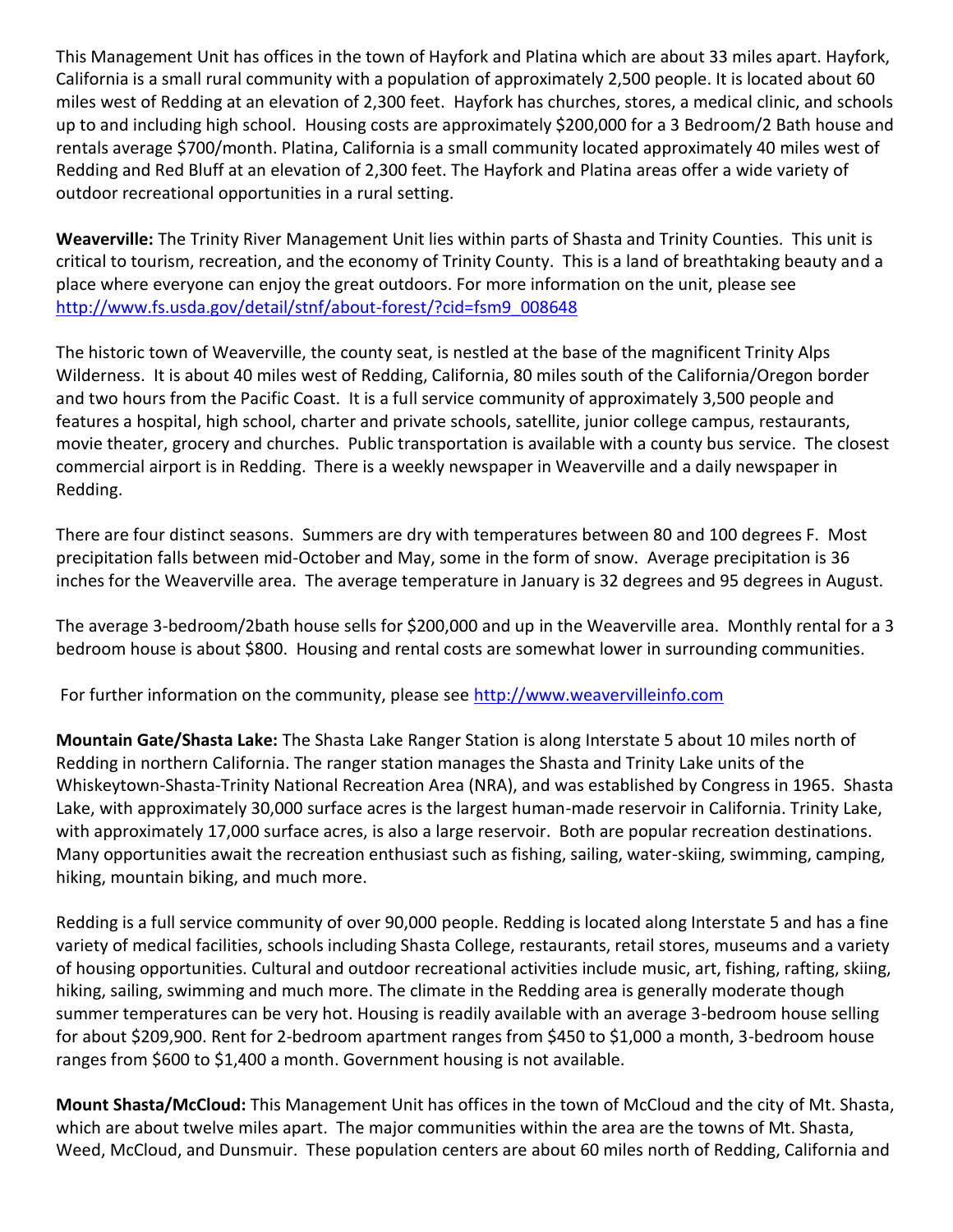60 miles south of the California/ Oregon border and 3 ½ hours from the Oregon Coast. All four towns have internet sites with detailed community information.

The climate has four distinct seasons. Summers are dry with temperatures between 75 and 90 degrees F. Most precipitation falls between mid-October and May, some in the form of snow. Average precipitation is 36 inches for Mt. Shasta and McCloud areas. Average temperature is 32 degrees in January and 85 degrees in August.

McCloud is full service community with a population of approximately 1,500 people. The community has an elementary and high school. College of the Siskiyous, a two-year community college, is located in the town of Weed. Numerous churches of different denominations are in the immediate area. There is an 80-bed hospital with a certified trauma center located in Mt. Shasta. Public transportation is available with a county bus service. Commercial air service is located in Redding, (1.5 hour drive south on I-5) and Medford, Oregon (1.5 and a half hour drive north on I-5). There is a weekly (Mt. Shasta Herald) and daily (Siskiyou Daily News) newspaper. The average 3-bedroom/2-bath house sells for \$223,000 plus in the McCloud and Mt. Shasta City area. Monthly rental for a 3-bedroom house is about \$850-\$1100 in the McCloud and Mt. Shasta area. Housing and rental costs are somewhat lower in the surrounding communities.

Recreation opportunities in the area are unlimited. Major attractions include the McCloud and Sacramento Rivers, Mt. Shasta, Lake Siskiyou and McCloud Reservoir, the Mt. Shasta Ski and Board Park and Nordic Center, numerous alpine lakes, hiking and biking trails, lava features and the Shasta Lake National Recreation Area. For those who want a more urban experience, the Shakespeare Festival in Ashland and the Britt Festival in Jacksonville, Oregon are less than 1 ½ hours away.

Questions regarding a specific position or location should be directed to the point-of-contact.

\_\_\_\_\_\_\_\_\_\_\_\_\_\_\_\_\_\_\_\_\_\_\_\_\_\_\_\_\_\_\_\_\_\_\_\_\_\_\_\_\_\_\_\_\_\_\_\_\_\_\_\_\_\_\_\_\_\_\_\_\_\_\_\_\_\_\_\_\_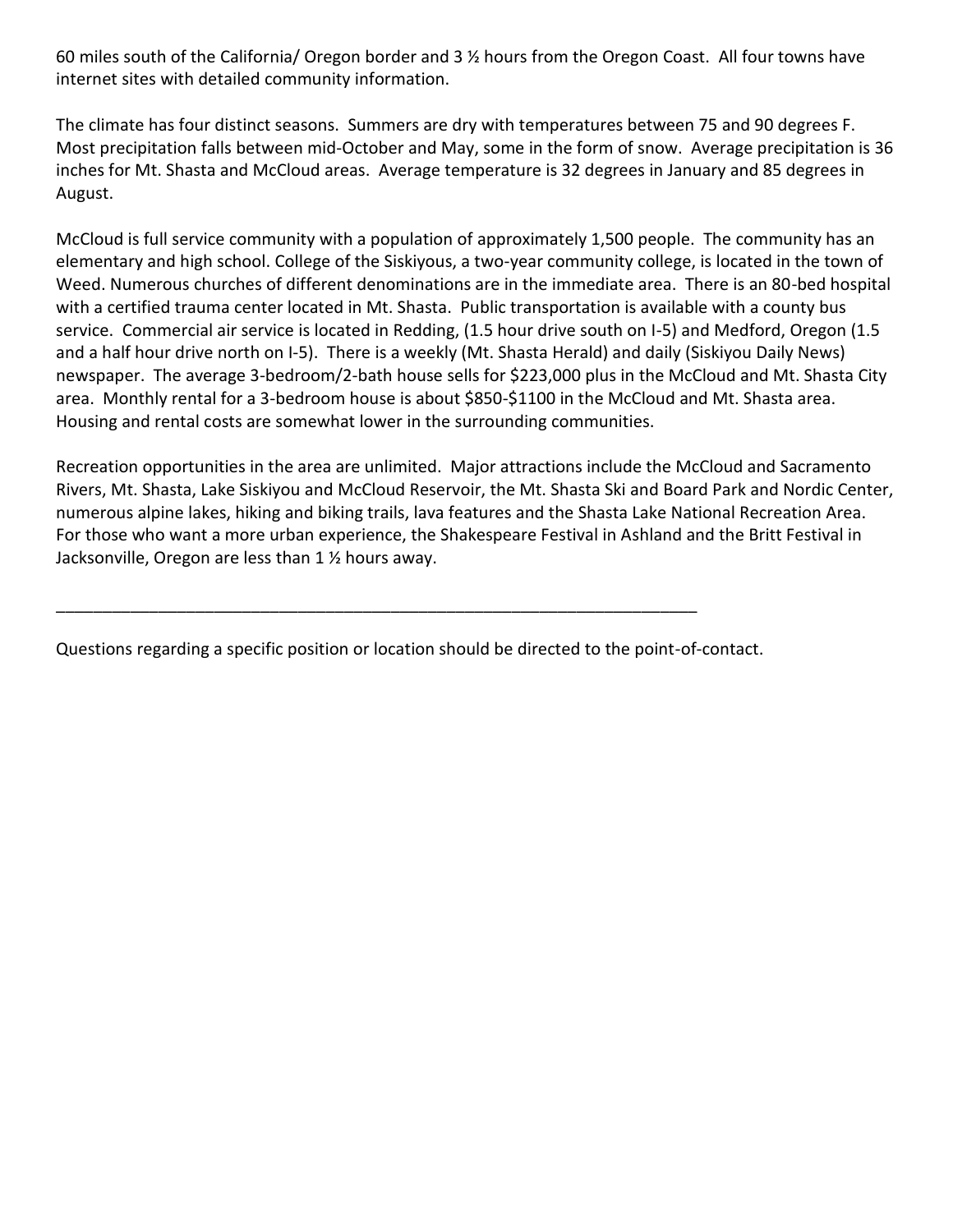## **2020 Temporary Non-Fire Hiring Opportunities Opening September 16 through September 30, 2019**

| <b>SERIES/GRADE</b> | <b>TEMPORARY POSITIONS</b>                              | <b>DUTY LOCATION</b> | <b>CONTACT</b>                                                  | <b>VACANCY ANNOUNCEMENT NUMBER</b> |
|---------------------|---------------------------------------------------------|----------------------|-----------------------------------------------------------------|------------------------------------|
| GS-0102-05          | Archeology Technician                                   | Hayfork, CA          | Kimberly Stahl<br>kimberly.stahl@usda.gov                       | 20-TEMP1-CR56-2360-5DT-RP          |
|                     |                                                         |                      | Leslie Schmidt<br>(530)964-3703                                 |                                    |
| GS-0102-05          | Archeology Technician                                   | McCloud, CA          | leslie.schmidt2@usda.gov<br>Leslie Schmidt                      | 20-TEMP1-CR56-2360-5DT-RP          |
| GS-0102-07          | Archeology Technician                                   | McCloud, CA          | (530)964-3703<br>leslie.schmidt2@usda.gov<br>Rebecca Cooper     | <u>20-TEMP1-CR56-2362-7DT-RP</u>   |
| GS-0186-05          | Social Services Assistant<br>(YCC Group Leader)         | Mount Shasta, CA     | (530)926-9610<br>rebecca.r.cooper@usda.gov                      | 20-TEMP1-CR56-3066-5DT-RP          |
| GS-0186-06          | Social Services Assistant                               | Mount Shasta, CA     | Rebecca Cooper<br>(530)926-9610<br>rebecca.r.cooper@usda.gov    | 20-TEMP1-R5-5707-6DT-PM            |
| GS-0303-04          | Administrative Support<br>Assistant                     | McCloud, CA          | Sarah Silber<br>(530)926-9604<br>sarah.silber@usda.gov          | 20-TEMP1-R5-4497-4DT-PM            |
| GS-0303-04          | Administrative Clerk                                    | Redding, CA          | <b>Peter Cates</b><br>(530)226-2327<br>peter.cates@usda.gov     | 20-TEMP1-R5-4497-4DT-PM            |
| GS-0303-05          | Administrative Clerk                                    | Mountain Gate, CA    | <b>Beth Nicholas</b><br>(530)242-5506<br>beth.nicholas@usda.gov | 20-TEMP1-CR56-3434-5DT-RP          |
| GS-0303-05          | Administrative Clerk                                    | Mountain Gate, CA    | Joe Stubbendick<br>(530)242-5539                                | 20-TEMP1-CR56-3434-5DT-RP          |
|                     | <b>Customer Service</b>                                 |                      | joseph.stubbendick@usda.gov<br>Darla Maxwell<br>(530)628-1241   |                                    |
| GS-0303-05          | Representative                                          | Hayfork, CA          | darla.maxwell@usda.gov<br>Darla Maxwell                         | 20-TEMP1-R5-2456-5DT-PM            |
| GS-0303-05          | <b>Customer Service</b><br>Representative               | Platina, CA          | (530)628-1241<br>darla.maxwell@usda.gov<br>Lillian Huang        | 20-TEMP1-R5-2456-5DT-PM            |
| GS-0303-05          | <b>Customer Service</b><br>Representative               | Weaverville, CA      | (530)623-1705<br>lillian.huang@usda.gov<br>Joe Zustak           | 20-TEMP1-R5-2456-5DT-PM            |
| GS-0404-04          | <b>Biological Science</b><br>Technician (Fisheries)     | Mountain Gate, CA    | (530)242-5556<br>joe.zustak@usda.gov                            | 20-TEMP1-CR56-2269-4DT-RP          |
| GS-0404-04          | <b>Biological Science</b><br>Technician (Plants)        | Mount Shasta, CA     | Beth Wood<br>(530)964-3706<br>beth.wood@usda.gov                | 20-TEMP1-R5-2512-4DT-PM            |
|                     | <b>Biological Science</b>                               |                      | Joe Zustak<br>(530)242-5556                                     |                                    |
| GS-0404-05          | Technician (Fisheries)                                  | Mountain Gate, CA    | joe.zustak@usda.gov<br>Mark Goldsmith                           | 20-TEMP1-CR56-2296-5DT-RP          |
| GS-0404-05          | <b>Biological Science</b><br>Technician (Fisheries)     | Weaverville, CA      | (530)524-7353<br>mark.goldsmith@usda.gov<br><b>Beth Wood</b>    | 20-TEMP1-CR56-2296-5DT-RP          |
| GS-0404-05          | <b>Biological Science</b><br>Technician (Wildlife)      | McCloud, CA          | (530)964-3706<br>beth.wood@usda.gov                             | 20-TEMP1-CR56-2736-5DT-RP          |
|                     | <b>Biological Science</b>                               |                      | Beth Wood<br>(530)964-3706                                      |                                    |
| GS-0404-05          | Technician (Wildlife)<br><b>Biological Science</b>      | McCloud, CA          | beth.wood@usda.gov<br><b>Mark Goldsmith</b><br>(530)524-7353    | 20-TEMP1-CR56-2736-5DT-RP          |
| GS-0404-05          | Technician (Wildlife)                                   | Weaverville, CA      | mark.goldsmith@usda.gov<br>Mark Goldsmith                       | 20-TEMP1-CR56-2736-5DT-RP          |
| GS-0404-06          | <b>Biological Science</b><br>Technician (Fisheries)     | Weaverville, CA      | (530)524-7353<br>mark.goldsmith@usda.gov                        | 20-TEMP1-CR56-2297-6DT-RP          |
| GS-0404-06          | <b>Biological Science</b><br><b>Technician (Plants)</b> | Weaverville, CA      | Lusetta Sims<br>(530)623-1750<br>lusetta.sims@usda.gov          | 20-TEMP1-R5-2514-6DT-PM            |
|                     | <b>Biological Science</b>                               |                      | Mark Goldsmith<br>(530)524-7353                                 |                                    |
| GS-0404-06          | Technician (Wildlife)                                   | Weaverville, CA      | mark.goldsmith@usda.gov<br>Beth Wood                            | 20-TEMP1-R5-2265-6DT-PM            |
| GS-0404-07          | <b>Biological Science</b><br>Technician (Wildlife)      | McCloud, CA          | (530)964-3706<br>beth.wood@usda.gov                             | 20-TEMP1-R5-2266-7DT-PM            |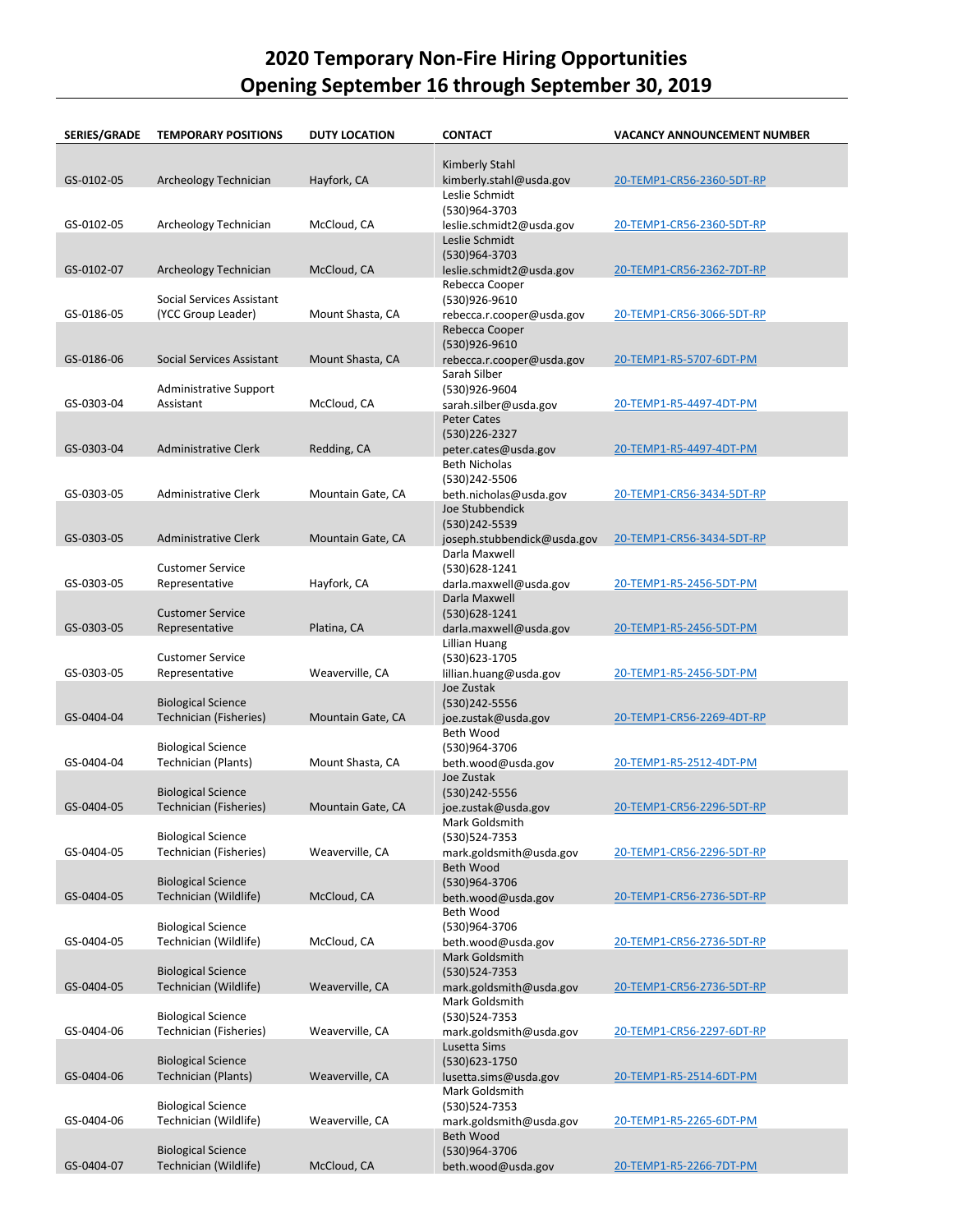|            |                                                     |                   | Mark Goldsmith                                  |                            |
|------------|-----------------------------------------------------|-------------------|-------------------------------------------------|----------------------------|
| GS-0404-07 | <b>Biological Science</b><br>Technician (Fisheries) | Weaverville, CA   | (530)524-7353<br>mark.goldsmith@usda.gov        | 20-TEMP1-CR56-2298-7DT-RP  |
|            |                                                     |                   | Lusetta Sims                                    |                            |
|            | <b>Biological Science</b>                           |                   | (530)623-1750                                   | 20-TEMP1-CR56-2515-7DT-RP  |
| GS-0404-07 | <b>Technician (Plants)</b>                          | Weaverville, CA   | lusetta.sims@usda.gov<br>Mark Goldsmith         |                            |
|            | <b>Biological Science</b>                           |                   | (530) 524-7353                                  |                            |
| GS-0404-07 | Technician (Wildlife)                               | Weaverville, CA   | mark.goldsmith@usda.gov<br><b>Ashley Knight</b> | 20-TEMP1-R5-2266-7DT-PM    |
|            |                                                     |                   | (530)226-2432                                   |                            |
| GS-0455-03 | Range Aid                                           | Redding, CA       | ashley.knight@usda.gov<br>Ashley Knight         | 20-TEMP1-R5-2367-3DT-PM    |
|            |                                                     |                   | (530)226-2432                                   |                            |
| GS-0455-04 | Range Technician                                    | Redding, CA       | ashley.knight@usda.gov<br><b>Ashley Knight</b>  | 20-TEMP1-R5-2308-4DT-PM    |
|            |                                                     |                   | (530)226-2432                                   |                            |
| GS-0455-05 | Range Technician                                    | Redding, CA       | ashley.knight@usda.gov<br>Ed Domanski           | 20-TEMP1-CR56-2309-5DT-RP  |
|            |                                                     |                   | (530)964-3752                                   |                            |
| GS-0462-02 | Forestry Aid (General)                              | McCloud, CA       | edward.domanski@usda.gov                        | 20-TEMP1-R5-2353-2DT-PM    |
|            |                                                     |                   | Ed Domanski<br>(530)964-3752                    |                            |
| GS-0462-03 | Forestry Aid (General)                              | McCloud, CA       | edward.domanski@usda.gov                        | 20-TEMPF1-CR56-3867-3DT-RP |
|            |                                                     |                   | Charles Glandon<br>(530)628-1258                |                            |
| GS-0462-03 | Forestry Aid (Timber)                               | Hayfork, CA       | charles.p.glandon@usda.gov                      | 20-TEMPF1-CR56-3867-3DT-RP |
|            | Forestry Technician                                 |                   | <b>Troy Nicolls</b><br>(530)238-2507            |                            |
| GS-0462-04 | (Recreation)                                        | Mountain Gate, CA | troy.nicolls@usda.gov                           | 20-TEMPF1-CR56-3868-4DT-RP |
|            | Forestry Technician                                 |                   | <b>Sally Cousins</b><br>(530)623-1782           |                            |
| GS-0462-04 | (Recreation)                                        | Weaverville, CA   | sally.cousins@usda.gov                          | 20-TEMP1-CR56-2313A-4DT-RP |
|            | Forestry Technician                                 |                   | <b>Charles Glandon</b><br>(530)628-1258         |                            |
| GS-0462-04 | (Timber Sale Preparation)                           | Hayfork, CA       | charles.p.glandon@usda.gov                      | 20-TEMP1-CR56-2466-4DT-RP  |
|            | Forestry Technician                                 |                   | Ed Domanski<br>(530)964-3752                    |                            |
| GS-0462-04 | (Timber Sale Preparation)                           | McCloud, CA       | edward.domanski@usda.gov                        | 20-TEMP1-CR56-2466-4DT-RP  |
|            | <b>Forestry Technician</b>                          |                   | Ed Domanski<br>(530)964-3752                    |                            |
| GS-0462-04 | (Timber Sale Preparation)                           | McCloud, CA       | edward.domanski@usda.gov                        | 20-TEMP1-CR56-2466-4DT-RP  |
|            | Forestry Technician<br>(Timber Stand                |                   | Charles Glandon<br>(530)628-1258                |                            |
| GS-0462-04 | Improvement)                                        | Hayfork, CA       | charles.p.glandon@usda.gov                      | 20-TEMP1-CR56-2320-4DT-RP  |
|            | Forestry Technician                                 |                   | <b>Michael McFadin</b><br>(530)623-1760         |                            |
| GS-0462-04 | (Wilderness/Trails)                                 | Weaverville, CA   | michael.mcfadin@usda.gov                        | 20-TEMP1-CR56-3233-6DT-RP  |
|            | Forestry Technician                                 |                   | Randi Paris<br>530-623-1768                     |                            |
| GS-0462-05 | (Timber Sale Preparation)                           | Weaverville, CA   | randi.paris@usda.gov                            | 20-TEMP1-CR56-2467-5DT-RP  |
|            |                                                     |                   | Lisa Walker<br>(530)226-2337                    |                            |
| GS-0462-05 | Forestry Technician (OHV)                           | Redding, CA       | lisa.a.walker@usda.gov                          | 20-TEMPF1-CR56-3869-5DT-RP |
|            | Forestry Technician                                 |                   | Rebecca Cooper                                  |                            |
| GS-0462-05 | (Recreation)                                        | McCloud, CA       | (530)926-9610<br>rebecca.r.cooper@usda.gov      | 20-TEMPF1-CR56-3869-5DT-RP |
|            |                                                     |                   | Rebecca Cooper                                  |                            |
| GS-0462-05 | <b>Forestry Technician</b><br>(Recreation)          | Mount Shasta, CA  | (530)926-9610<br>rebecca.r.cooper@usda.gov      | 20-TEMPF1-CR56-3869-5DT-RP |
|            |                                                     |                   | <b>Troy Nicolls</b>                             |                            |
| GS-0462-05 | Forestry Technician<br>(Recreation)                 | Mountain Gate, CA | (530)238-2507<br>troy.nicolls@usda.gov          | 20-TEMPF1-CR56-3869-5DT-RP |
|            |                                                     |                   | <b>Sally Cousins</b>                            |                            |
| GS-0462-05 | <b>Forestry Technician</b><br>(Recreation)          | Weaverville, CA   | (530)623-1782<br>sally.cousins@usda.gov         | 20-TEMP1-R5-3893-5DT-PM    |
|            |                                                     |                   | Charles Glandon                                 |                            |
| GS-0462-05 | Forestry Technician<br>(Timber Sale Preparation)    | Hayfork, CA       | (530)628-1258<br>charles.p.glandon@usda.gov     | 20-TEMP1-CR56-2467-5DT-RP  |
|            |                                                     |                   | Ed Domanski                                     |                            |
| GS-0462-05 | Forestry Technician<br>(Timber Sale Preparation)    | McCloud, CA       | (530)964-3752<br>edward.domanski@usda.gov       | 20-TEMP1-CR56-2467-5DT-RP  |
|            |                                                     |                   | Ed Domanski                                     |                            |
| GS-0462-05 | Forestry Technician<br>(Timber Sale Preparation)    | McCloud, CA       | (530)964-3752<br>edward.domanski@usda.gov       | 20-TEMP1-CR56-2467-5DT-RP  |
|            |                                                     |                   |                                                 |                            |